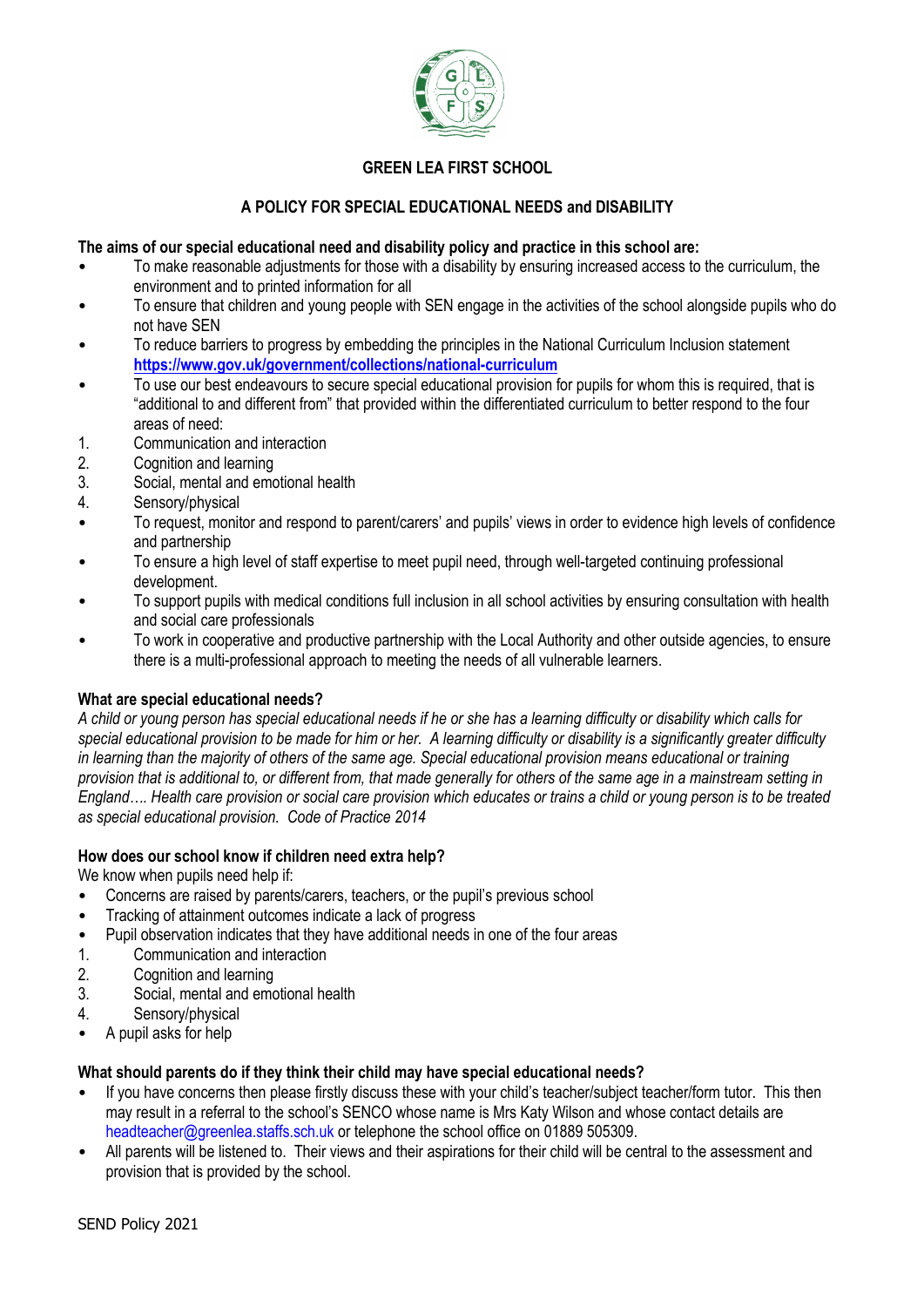## **How does the school support children with SEND?**

- All pupils will be provided with high quality teaching that is differentiated to meet the diverse needs of all learners.
- Pupils with a disability will be provided with "reasonable adjustments" in order to increase their access to the taught curriculum.
- The quality of teaching is monitored through a number of processes that includes:
	- 1. classroom observation by the headteacher/ SENCO and external verifiers
	- 2. ongoing assessment of progress made by pupil in specific intervention groups
	- 3. work sampling on a termly basis.
	- 4. scrutiny of planning.
	- 5. pupil progress meetings with the SENCO
	- 6. pupil and parent feedback when reviewing target attainment
	- 7. whole school pupil progress tracking
	- 8. attendance and behaviour records
- Information on the quality of teaching will be collated in a report to governors and shared with parents in the SEN Information Report
- All pupils have individual curriculum targets set in line with national outcomes to ensure ambition. These are discussed with parents at events such as Parents' Evenings and pupils' attainments to meet these targets are tracked using the whole school tracking system.
- Pupils who are failing to make expected levels of progress are identified very quickly and are discussed in termly meetings that are undertaken with all staff.
- Where it is decided that action is required to support increased rates of progress, this will follow an assess, plan, do and review model
- An individual assessment of the pupil will be undertaken in order to make an accurate assessment of their needs.
- Additional action to increase the rate of progress will be then identified and recorded that will include a review of the impact of the differentiated teaching being provided to the child, and if required, provision to the teacher of additional strategies to further support the success of the pupil.
- If review of the action taken indicates that "additional to and different from" support will be required, then the views of all involved including the parents and the pupil will be obtained and appropriate evidence-based interventions identified, recorded and implemented by the class/subject teacher with advice from the SENCO
- Parents will be informed that the school considers their child may require SEN support and their partnership sought in order to improve attainments.
- SEND support will be recorded on a plan that will identify a clear set of expected outcomes. Progress towards these outcomes will be tracked and reviewed termly with the parents and the pupil.
- If progress rates are still judged to be inadequate despite the delivery of high quality interventions, advice will be sought from external agencies regarding strategies to best meet the specific needs of a pupil. This will only be undertaken after parent permission has been obtained and may include referral to:
- 1. Special Educational Needs Support Service (SENSS)
- 2. Behaviour Support Service
- 3. Dyslexia Centres
- 4. Autism Outreach Team
- 5. Hearing Impairment team
- 6. Visual Impairment team
- 7. Educational Psychologist Service
- 8. Educational Welfare Officers
- 9. Physical and disability support service
- 10. Social Services
- 11. School Nurse
- 12. CAMHS (Child & Adolescent Mental Health Service)
	- For a very small percentage of pupils, whose needs are significant and complex and the special educational provision required to meet their needs cannot reasonably be provided from within the school's own resources, a request will be made to the local authority to conduct an assessment of education, health and care needs. This may result in an Education, Health and Care (EHC) plan being provided.
	- For pupils who, despite relevant and purposeful action taken to meet their special needs, fail to make expected levels of progress, the school or parents may consider requesting an Education, Health and Care assessment that will be undertaken by the Local Authority.

### **How is the curriculum matched to the child's needs?**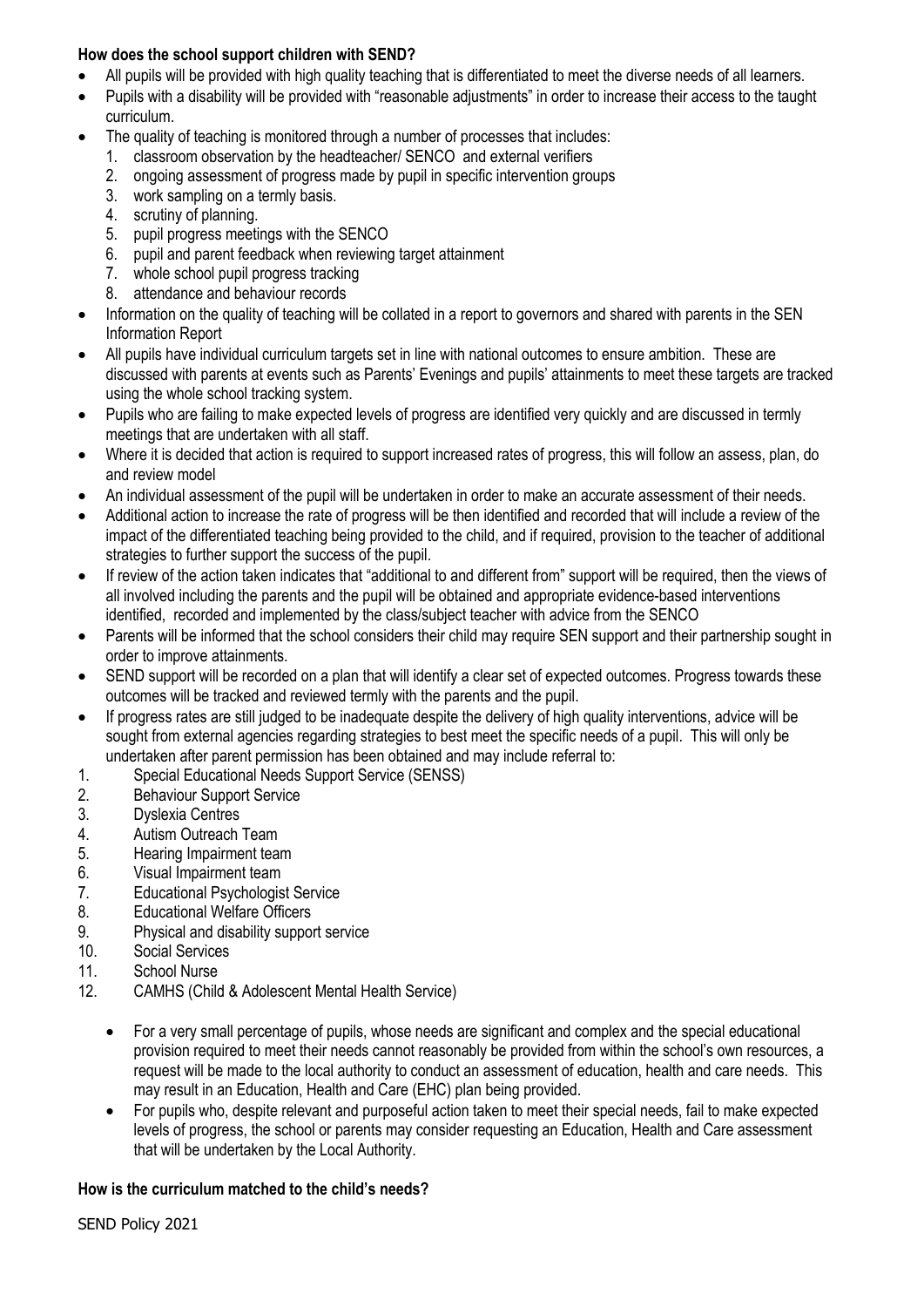• Teachers plan using pupils' achievement levels, differentiating work to better match ability to work provided for all pupils in the classroom. When a pupil has been identified as having special needs, their work will be further differentiated by the class teacher to remove barriers to learning and enable them to access the curriculum more easily. In addition they will be provided with additional support that may include specialised equipment or resources, ICT and/or additional adult help.

## **How is progress and attainment report to parents?**

- Attainments towards the identified outcomes will be shared with parents termly through the school reporting system and Parents' Evenings. Parents may also find the home-school diary a useful tool to use to communicate with school staff.
- Parents are encouraged to arrange an appointment to discuss their child's progress with the class teacher, the SENCO/Headtecher. Please contact the school office who will arrange one for you.

## **How does school help parents support their child?**

- The school website can be found at www.greenlea.staffs.uk and includes links to websites and resources that we have found useful in supporting parents to help their child learn at home
- The class/subject teacher or SENCO may also suggest additional ways of supporting your child's learning.
- The school organise a number of parent workshops during the year. These are advertised in the school newsletter and on our website and aim to provide useful opportunities for parents to learn more about the curriculum that is being offered to their child.

## **How does the school support overall well-being?**

The school offers a wide variety of pastoral support for pupils. These include:

- An evaluated Personal, Social, Health and Economic (PSHE) curriculum that aims to provide pupils with the knowledge, understanding and skills they need to enhance their emotional and social knowledge and well-being.
- Pupil and Parent voice mechanisms are in place and are monitored for effectiveness by the Governors.
- Small group evidence-led interventions to support pupil wellbeing are delivered to targeted pupils and groups. These are identified on our provision maps and aim to support improved interaction skills, emotional resilience and wellbeing.
- Pupils who find outside class times difficult are provided with alternative small group opportunities within the school.
- Children have the opportunity to attend wellbeing/mindfulness yoga sessions both in class and as extra curricular activity.

### **How does the school support pupils with medical needs**

• Pupils with medical needs will be provided with a detailed Health Care Plan, compiled by the office manager in partnership with parents and if appropriate, the pupil themselves. Staff who administer medicine complete training and all staff have completed the Paediatric First Aid training. All medicine administration procedures adhere to the LA policy and DfE guidelines included within **Supporting pupils at school with medical conditions (DfE)** 2014

### **How does school identify and provide training to the staff supporting children with SEND?**

The school identifies SEND CPD needs through performance management discussions with each member of staff. It also reviews the needs of the children in school and those known to be entering school. This information is then used to inform the school improvement plan.

- The school has regular visits from SENSS specialist teachers and the Behaviour Support Team who provide advice to staff.
- The school has a consultant SENCO, Julie Yates who advises staff at school on a half termly basis.
- The NHS Speech Language Therapist visits regularly to assess and plan support for targeted pupils.
- The Governor with specific responsibility for SEN is Kate Kite. She discusses SEN provision during special Governor weeks. Governors are reported to about SEN during the teaching and learning committee meetings and Full Governing Body meetings.

### **How does school make sure all pupils are included in activities outside the classroom including school trips?**

• Risk assessments are carried out and procedures are put in place to enable all children to participate in all school activities.

### **How does school make the environment accessible?**

The following adaptations have been made to the school environment:

- One toilet has been adapted to ensure accessibility for visitors with a disability
- A medical area has been provided in order to enable a safe place for children to be treated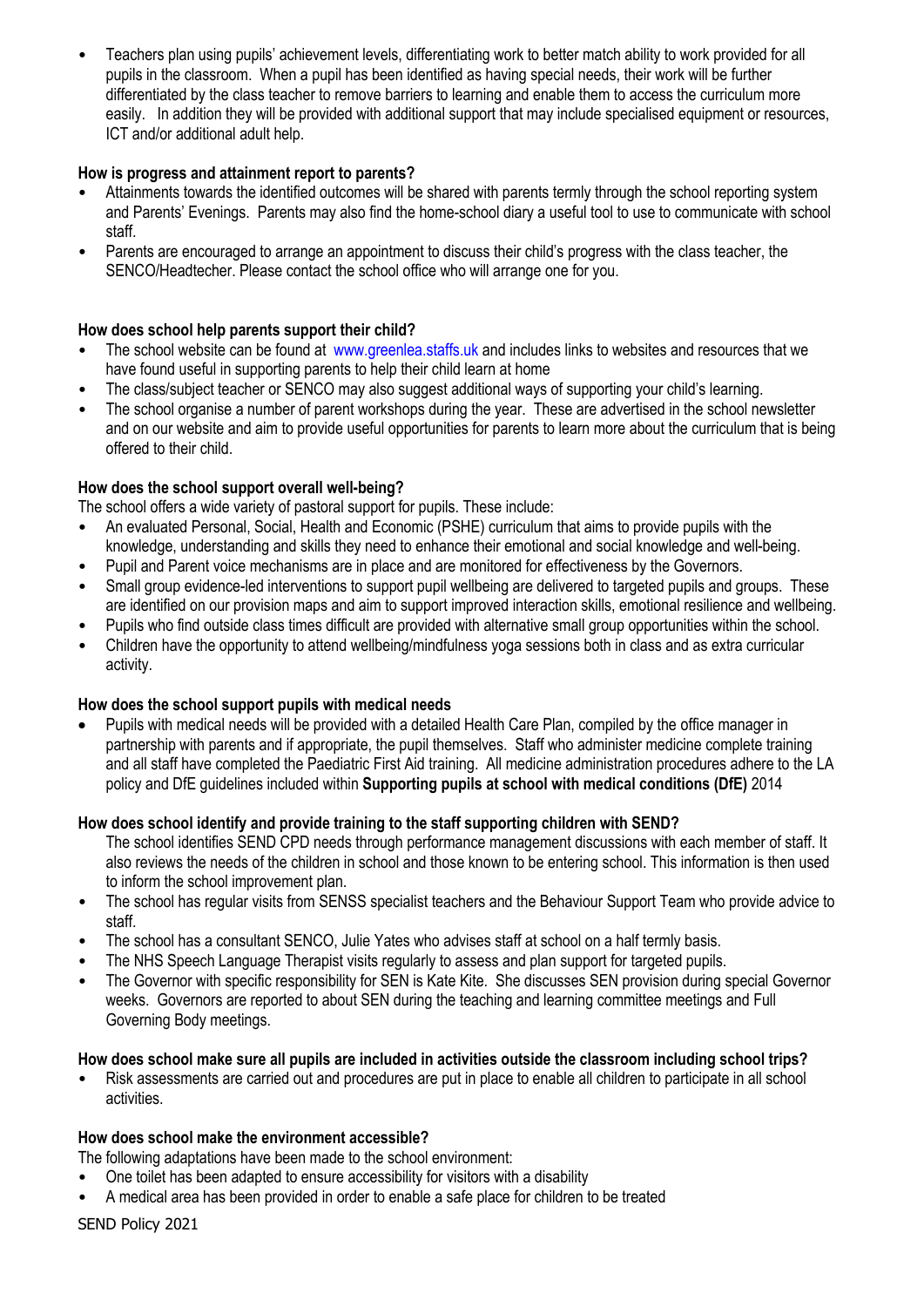Our Accessibility Plan that describes the actions the school has taken to increase access to the environment, the curriculum and printed information is available via the school website.

## **How will the school prepare and support children when joining or transferring to a new school?**

A number of strategies are in place to enable effective pupil's transition. These include:

#### **On entry:-**

- Planned programmes of visits are provided in the summer term for pupils starting in September.
- Parent/carers are invited to a meeting at the school and are provided with a range of information to support them in enabling their child to settle into the school routine.
- The SENCO meets with all new parents of pupils who are known to have SEND to allow concerns to be raised and solutions to any perceived challenges to be located prior to entry.
- If pupils are transferring from another school, the previous school records will be requested immediately and a meeting will be set up with parents to identify and reduce any concerns.

### **Transition to the next school:-**

- The transition programme in place for pupils in Y4 provides a number of opportunities for pupils and parents to meet staff in the new school. These opportunities are further enhanced for pupils with SEN.
- The annual review in Y2 for pupils with a statement of educational need or an Education, Health and Care plan begins the process where parents are supported to make decisions regarding Middle School choice.
- Parents will be encouraged to consider options for the next phase of education and the school will involve outside agencies, as appropriate, to ensure information is comprehensive but accessible.
- Parents will be enabled to consider options for the next phase of education and may like to take advantage of the support offered by the independent Staffordshire School Choice. Information on this service is located on the Staffordshire website at

http://www.staffordshire.gov.uk/education/schoolsandcolleges/admissions/schoolchoice/homepage.aspx ,

- Accompanied visits to other providers may be arranged as appropriate.
- For pupils transferring to local schools, the SENCOs of both schools will meet to discuss the needs of pupils with SEN in order to ensure a smooth transition.
- The records of pupils who leave the school mid phase will be transferred within five working days of the parents notifying their child has been enrolled at another school.

### **How does the school allocate resources and match them to children's special educational needs?**

The school receives funding to respond to the needs of pupils with SEND from a number of sources: A proportion of the funds allocated per pupil to the school to provide for their education (the Age Weighted Pupil Unit); The Notional SEN budget: The Pupil Premium funding for pupils who meet certain criteria. In addition, for those pupils with the most complex needs, the school may be allocated Additional Educational Needs funding. This funding is then used to provide the equipment and facilities to support pupils with special educational needs and disabilities through:

- In-class support from teaching assistants
- Small group support from teaching assistants e.g. nurture groups, literacy and numeracy support
- Specialist support from teachers e.g. 1:1 tuition
- Bought in support from external agencies e.g. access arrangement assessment, speech and language support.
- Parent workshops
- Provision of specialist resources e.g. assessment software
- CPD relating to SEND for staff

#### **How does the school make the decision about how much support my child will receive?**

• For pupils with SEN but without an Education Health and Care plan, the decision regarding the support required will be taken at joint meetings with the Headtecher/SENCO, class teacher and parent. For pupils with an EHCP or Care plan, this decision will be reached when the plan is being produced or annual review.

# **How does the school involve parents in discussions and planning for their child's education?**

This may be through:

- discussions with the class teacher, SENCO/Headteacher
- during parents' evenings

### **Who can parents contact for further information or if they have any concerns?**

SEND Policy 2021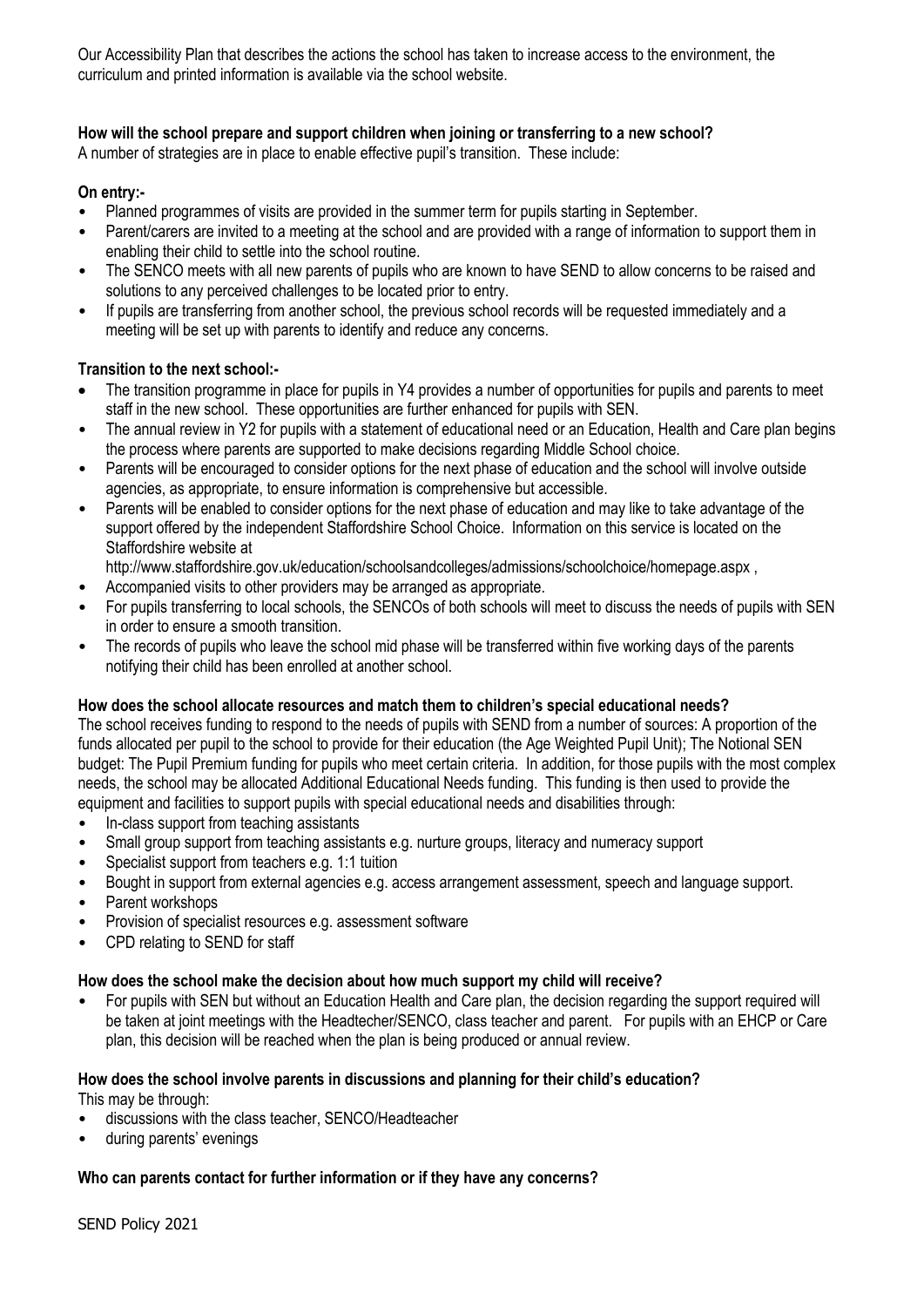If you wish to discuss your child's educational needs or are unhappy about something regarding your child's schooling please contact the following:

- Your child's class teacher
- The Headteaher/SENCO Mrs Katy Wilson
- For complaints please contact the School Governor with responsibility for SEN. Their name is Mrs K Kite.

## **Support services for parents of pupils with SEN include**:

#### • **Parent Partnership**

https://www.staffordshire.gov.uk/Education/SpecialEducationalNeeds/SEND-IASS-Staffordshire-Family-Partnership.aspx

- If you have a general enquiry, would like to speak to one of the team or a parent wanting to request information and support please telephone **01785 356921** during office hours. Alternatively email: sfps@staffordshire.gov.uk. Website: Staffs-iass.org
- **Parent** newsletters https://epandc.org.uk/services/sendiass/sendiass-newsletters/
- **Staffordshire Local Offer** Local Offer
- **References**
- Staffordshire schools have been advised that they may like to use the questions produced by the Pathfinders authorities in order to produce their school local offer. These can be found on pages 17-18 in the *SE7 Local Offer: Framework and Guidance*. http://se7pathfinder.files.wordpress.com/2013/12/se7-local-offer-framework-final.pdf
- Barnsole Primary Local Offer http://www.barnsoleprimary.medway.sch.uk/OurSchool/Documents/Local%20Offer.pdf

# **Appendices**

### **Clause 64**

### **The Special Educational Needs (Information) Regulations** came into force on 1st Sept 2014.

This clause provides details on the prescribed information that must be included in the school **SEN information report**. Mainstream schools must include information on schedule I. This must then be published on the school website**. Schedule 1 Regulation 3(a)** 

**1.** Information about the school's policies for the identification, assessment and provision for pupils with special educational needs, whether or not pupils have EHC Plans, including how the school evaluates the effectiveness of its provision for such pupils.

**2.** The school's arrangements for assessing the progress of pupils with special educational needs

**3.** The name and contact details of the SEN co-ordinator.

**4.** Information about the expertise and training of staff in relation to children and young people with special educational needs and about how specialist expertise will be secured.

**5.** Information about how equipment and facilities to support children and young people with special educational needs will be secured.

**6.** The role played by the parents of pupils with special educational needs.

**7.** Any arrangements made by the governing body or the proprietor relating to the treatment of complaints from parents of pupils with special educational needs concerning the provision made at the school.

**8.** The contact details of support services for the parents of pupils with special educational needs, including those for arrangements made in accordance with clause 32.

**9.** Information on where the local authority's local offer is published.

https://www.staffordshireconnects.info/kb5/staffordshire/directory/home.page

#### **Revision of the SEN and Disability Code of Practice Schools**

4.34 Schools have additional duties under the Special Educational Needs and Disability Regulations 2014. Schools must publish more detailed information about their arrangements for identifying, assessing and making provision for pupils with SEN.

4.35 The information must also include information about **the arrangements for the admission of disabled pupils**, the steps taken to prevent disabled pupils from being treated less favourably than other pupils, the facilities provided to assist access for disabled pupils and the schools' accessibility plans. The school-specific information should relate to the school's arrangements for providing a graduated response to children's SEN. It should elaborate on the information provided at a local authority wide level in the Local Offer.